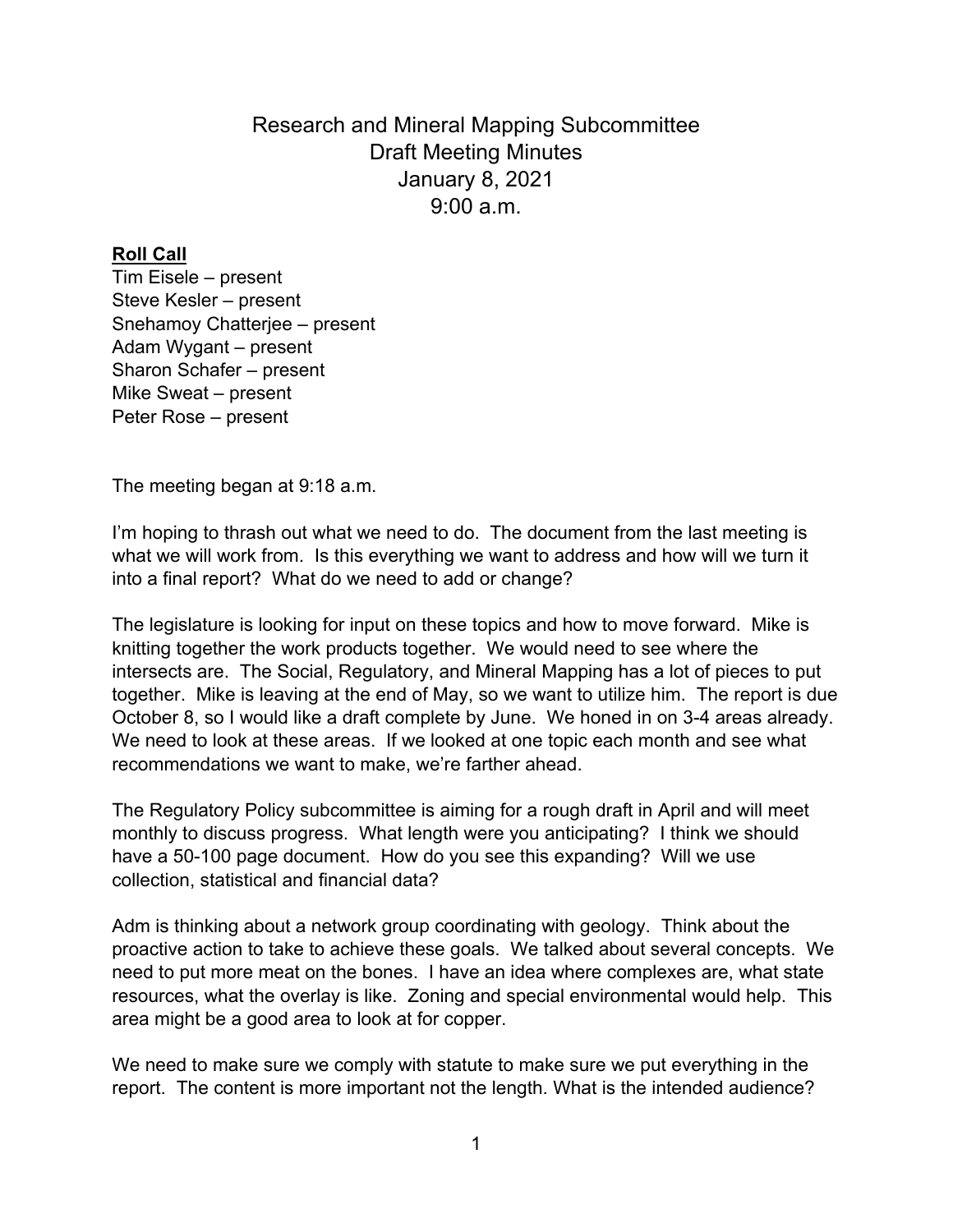In the October 8, 2019 Act, in Section 3 it tells what the committee is supposed to do. That is the charge Sharon drew our attention to. We got three pieces here. We should cover each piece at separate meetings. Today we should cover item 1. Maybe we can add more to this or not. Representative Cambensy was impressed with the Minnesota product. It was probably her vision. We don't want a 200 page document no one reads.

The policy recommendations would be more to wrangle. The statement areas are really good. We could bullet out specific areas. We could do a large document then a cliff notes version or summary. Who is the audience? The legislators may read it. They might ask how they can help the industry. We need to be articulate in the document.

Area 1 has inadequate funding. We would have to start with a specific statement. I like the work we've done so far. We need to bullet items out more. Yesterday, in the Social, Economic, and Labor Opportunities meeting, we discussed how it is not enough to just submit the report to the legislature. We need an executive summary. We need to do outreach. The DNR and EGLE have legislative days. MOGA does as well. Instead of dropping a 50 page report, I think it's good to add on to that where does the funding come from? We can work with John. Tim has a grant from the private industry. John Yellich has money from the legislature and general funds. We might be able to contrast with other states. If they are funding activities, how are they doing it?

I'll check with adjacent states and out west to see what they're doing. We could site in a bullet from several research objectives. It might be more useful to get a map with land tenure and geology. Peter will check with John Yellich.

We could make a case that funding is inadequate. It should be what you have and what is that gap whether it's general or not. The legislature can help with that. Mike agreed. The first paragraph can be edited to make a point that state has funds to expand on the survey. We can suggest to the legislature how we want funding set up.

Steve read that there is \$800 million in funds for rare mineral research. A point was made to position the survey to have sufficient personnel to go in after funds. We could go after it. According to Snehamoy, Michigan Tech and Michigan Geology put a proposal together to put an exploration study together. John Yellich submitted the proposal. It is timely to hear this, and we should put it in the report. This kind of thing is a recommendation the state should pursue. There is an underlying effort to access databases to allow people to get the data they need.

Is there more funding? It is unfortunate John isn't here. We had a lot of conversations on how to fund and survey. Michigan Tech has research capabilities different from the University of Michigan and Western. Universities are very competitive. It has to be out in future fund. Too much competition has to go out the window. Universities might not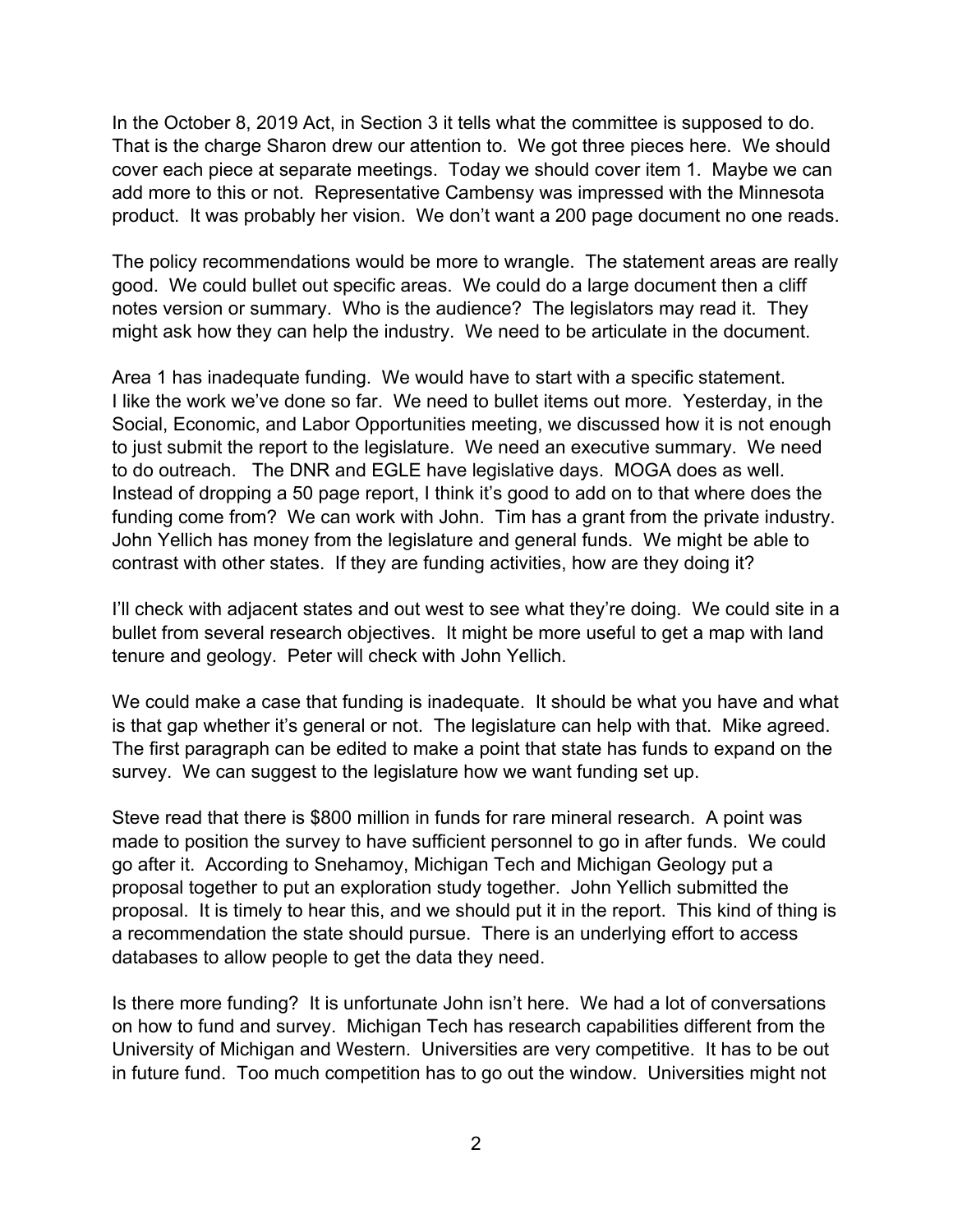be doing all languages. Steve said when they were getting rid of geology at MSU, we need to have people in the state to fully gather and interpret this.

Adam and John and I have a vision of what the survey could include. Universities do work, and they have lots of need. Geology at WMI needs funding. There are different means to fund surveying. If we can message it out, it would be great.

The State Geologist is not a member of the state survey. I don't want to recommend that as it would hurt the State Geologist. There are multiple models across the country. Nick is a State Geologist and Director. Should I have more input being an advisory director? Nick is the Oil and Gas Commission director. He has to have someone under him. We need to make sure our recommendation is realistic.

Agencies like MDOT, EGLE, and the DNR want a strong representation on the advisory board. We put through a lot of money for PFAS erosion. The concept of surveys is located at WMU and serves the state. Geologically you can grow a lot of areas. We can be an advocate for mineral activities. Some are related to mineral production. I hear you talking about relationships. Partnerships are important and making sure we are working towards the same goals. It's about those relationships.

There are a couple different layers of a partnership. This group, we're okay going more specific with partnership areas and it is important to mining copper back up to \$3.50. Exploration goes up and there is lots of interest. We can't control those cycles.

There is interest when copper is low, but everyone invest when money is at the top. I wrote a thing about 20 years ago. I heard about it when it was high. Projects were delayed and didn't come out until the next project cycle went online. We need to expand on what we have written. Steve will work with John Yellich. Adam will take ownership on a couple of these paragraphs. John and Steve can help with one area and others do the other two items; we'll be in good shape.

Tim will take the first two paragraphs in section one, I can do. He will do what I can with paragraph three. Peter was late joining the meeting but he offered to work on one. Area two, Mineral Mapping would be Peter Rose, Mike Sweat, and John Esch. These areas are where funding comes from.

We have three areas and have been discussing how to elaborate on these. Should we discuss the current state of funding in Michigan? The reader has an idea of funding. Steve, can talk to you about states that do this better. What states do a good job of researching and mapping? Some states with lots of money just pony up and pay for it.

John just got off a call with Washington DC dealing with new funding. They are looking at the state side, but I have insite. USGS supports the cost of analysis. It's not mining